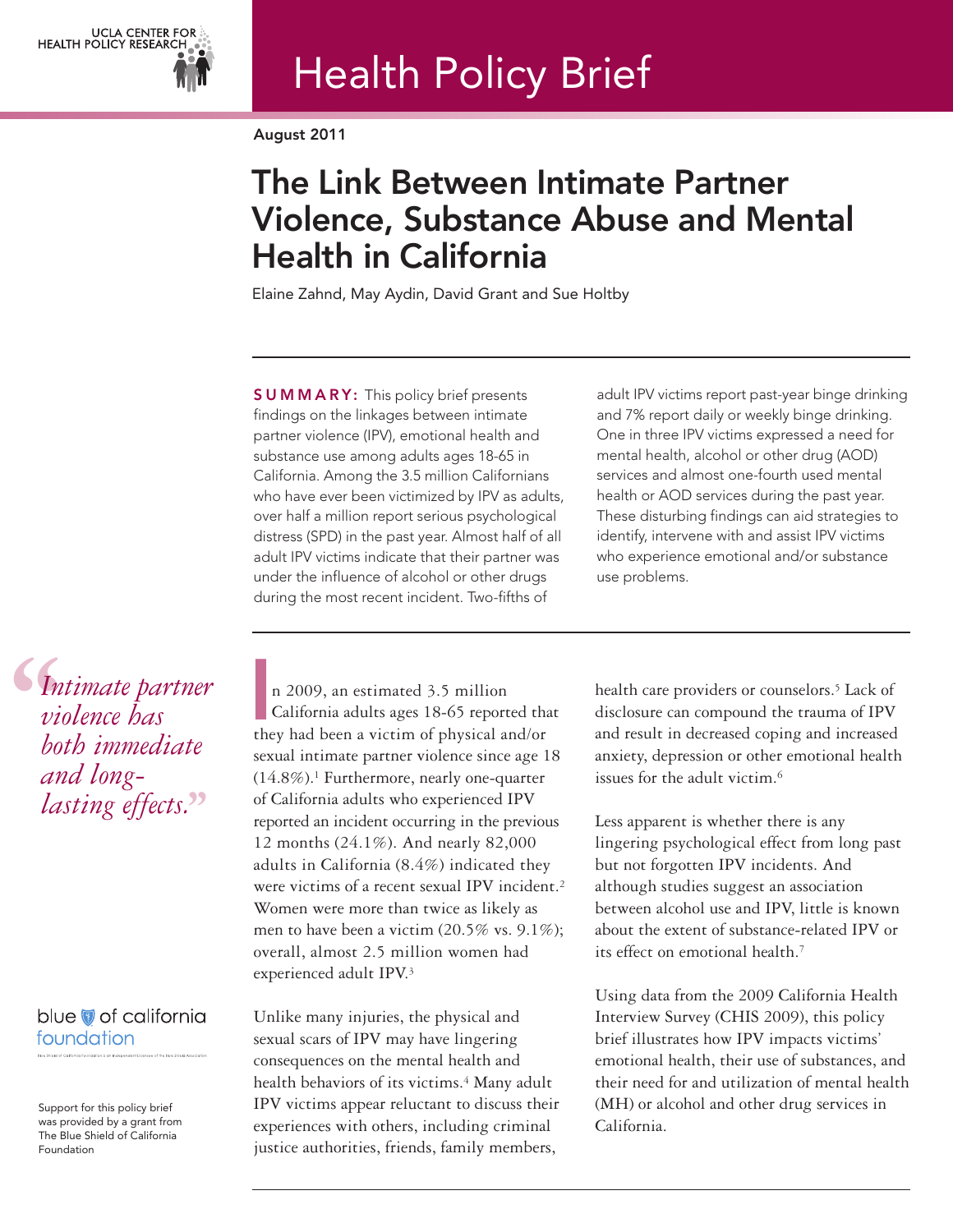Exhibit 1 Serious Psychological Distress During the Past 12 Months by Adult and Recent Intimate Partner Violence, Ages 18-65, California, 2009



Note: *Non-Victims of Recent IPV* are Adult IPV victims who are **not** victims of a past 12 month incident. Source: 2009 California Health Interview Survey

**S**<br> *a*<br> *a*<br> *a*<br> *g*<br> *g*<br> *pa More than half a million victims of intimate partner violence report serious psychological* **''** *distress.*

#### Intimate Partner Violence Victims Report More Psychological Distress

Among the 3.5 million Californians who have been victims of adult IPV, over half a million (594,000) reported symptoms in the past year associated with serious psychological distress, which includes the most serious kinds of diagnosable mental health disorders, such as anxiety and depression. Victims of adult IPV were also more than three times as likely as unexposed adults to have reported past-year SPD (16.8% vs. 5.3%, respectively).<sup>8</sup> Among victims of recent IPV, nearly 172,000 reported symptoms of SPD (21.6%) during the past year, a higher rate than among adults who have not had a recent IPV incident (16%; Exhibit 1).

For women who experienced adult IPV, 17.5% reported SPD in the past year compared to 5.9% of women who have never been IPV victims. Male adult IPV victims were also more likely to experience SPD compared to non-victims, with 15.3% reporting past-year

psychological distress versus only 4.7% of male non-victims. While there are not significant differences by gender among adult IPV victims for past-year psychological distress (17.5% vs. 15.3%), larger numbers of female victims are affected by SPD (428,000) than male victims (166,000) since women make up the majority of IPV cases.

#### Violence-Related Substance Abuse

While alcohol or other drugs do not directly cause IPV, they may increase the risk of violent incidents in households where IPV has occurred in the past. Alcohol and other drugs may also play a role in escalating the frequency and severity of IPV incidents.

When asked if their partner appeared to be drinking alcohol or using drugs during the most recent violent incident, almost half (47.6%) replied in the affirmative (Exhibit 2). Women were significantly more likely to report that their partner was using alcohol or other drugs during the most recent IPV incident compared to men (49.6% vs. 29.4%; Exhibit 2).

Binge drinking is defined differently by gender. For males, binge drinking is having five or more alcoholic drinks in a row on a single occasion; for females, it is four or more drinks.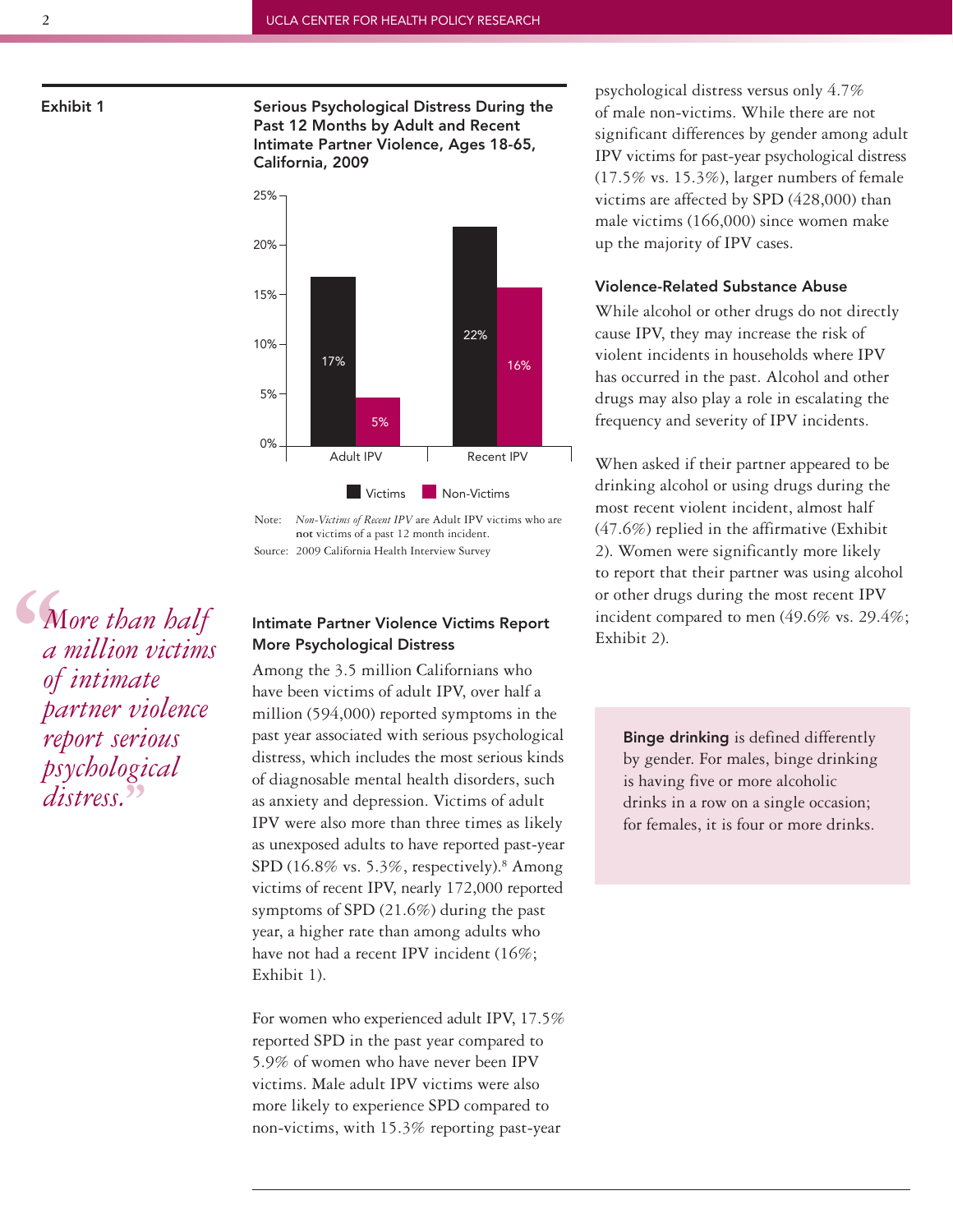Alcohol may also be consumed by victims in an attempt to cope with the emotional and/or physical pain associated with violence. Adult IPV victims were more likely to report binge drinking in the past year (39%) than those who have never been a victim of IPV (34.2%).

More than half of all IPV victims subjected to a recent incident (52.4%) report engaging in binge drinking over the past year, a significantly higher rate than those who have not experienced a recent IPV incident (35.1%). And 7% of recent IPV victims reported daily to weekly binge drinking, a level higher than that among those never exposed to IPV (4.5%; Exhibit 3).

Perpetrators Using Alcohol or Other Drugs Theorem 2011 Exhibit 2 During Most Recent Intimate Partner Violence Incident, Total and by Gender, Ages 18-65, California, 2009



Past Year and Daily/Weekly Binge Drinking by Adult and Recent Intimate Partner Violence, Exhibit 3 Ages 18-65, California, 2009



Source: 2009 California Health Interview Survey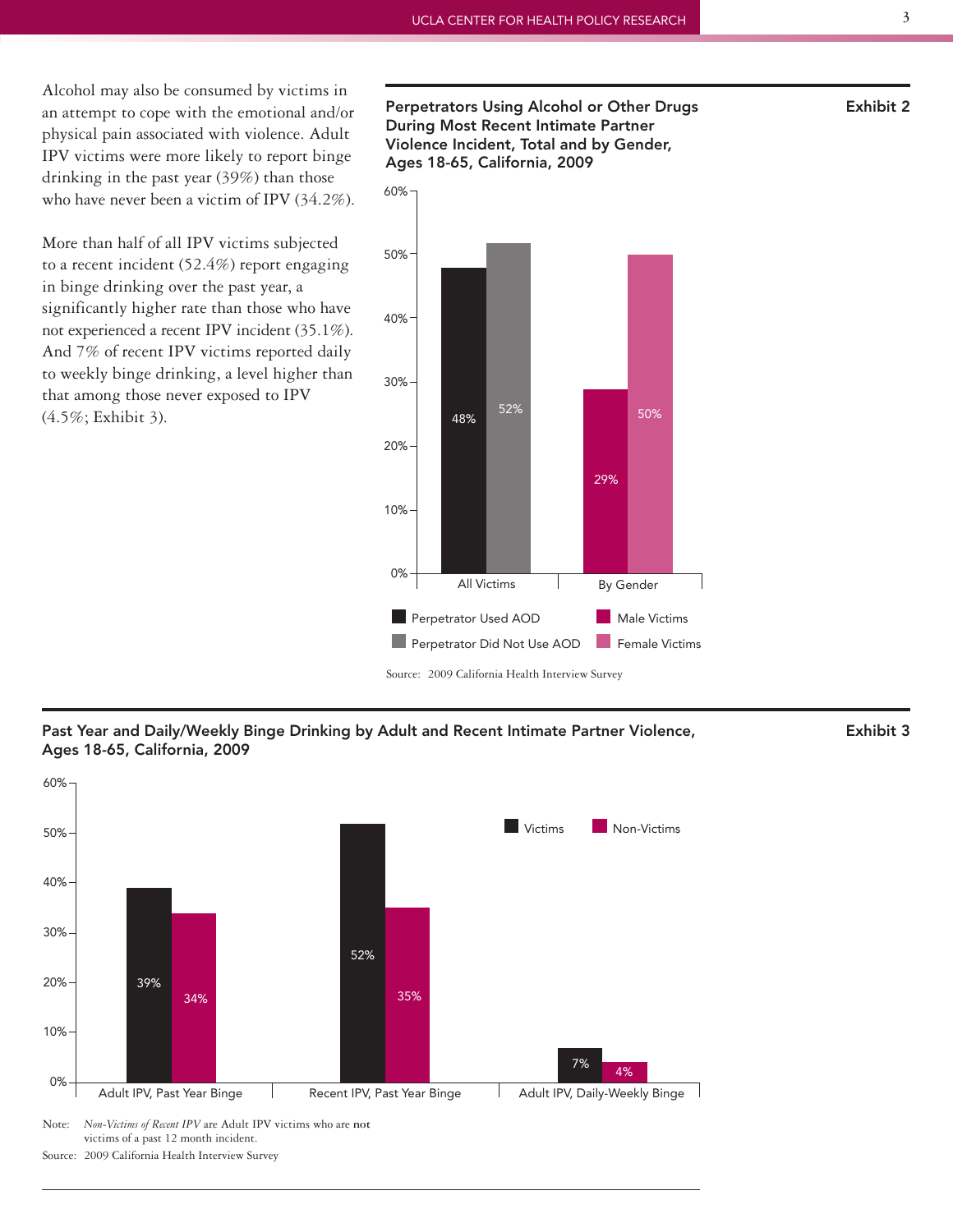Exhibit 4 Self-Reported Need for Mental Health and/or Alcohol and Other Drug Services During the Past Year, Ages 18-65, California, 2009



Note: *Non-Victims of Recent IPV* are Adult IPV victims who are **not** victims of a past 12 month incident. Source: 2009 California Health Interview Survey

Exhibit 5 Utilization of Mental Health and/or Alcohol or Other Drug Services By Adult Intimate Partner Violence and by Gender, Ages 18- 65, California, 2009



#### Intimate Partner Violence Victims Need More Mental Health and Substance Abuse Services

Nearly one in three adults who reported being an adult IPV victim said they needed help for a mental or emotional, or alcohol or other drug problem (33.1%). In contrast, just 12.6% of non-victims in California noted needing similar help. And 39.9% of adults who recently experienced an IPV incident expressed a need for emotional health or AOD counseling, services or treatment compared to 30.3% among those adult IPV victims who did not have a recent IPV incident (Exhibit 4).

No gender differences among victims of adult IPV emerged, with both female victims (33.6%) and male victims (31.9%) acknowledging a similar need for help. When victims are compared to non-victims by gender, among women, adult IPV victims were more than twice as likely to express a need for emotional or AOD help than nonvictims (33.6% vs. 14.5%). Regarding men, 31.9% of adult IPV victims said that they needed assistance for MH or AOD problems compared to just 10.9% of non-victims.

More than 2.7 million Californians reported seeing a health care provider or therapist for emotional or mental health and/or for alcohol or other drug issues in the past year (11.6%). Of these, adult IPV victims were 2.5 times more likely than non-victims to report seeing their primary care physician, a psychiatrist, social worker or counselor in the past year for problems with their psychological or emotional health and/or use of alcohol or other drugs (23.9% vs. 9.5%; Exhibit 5).

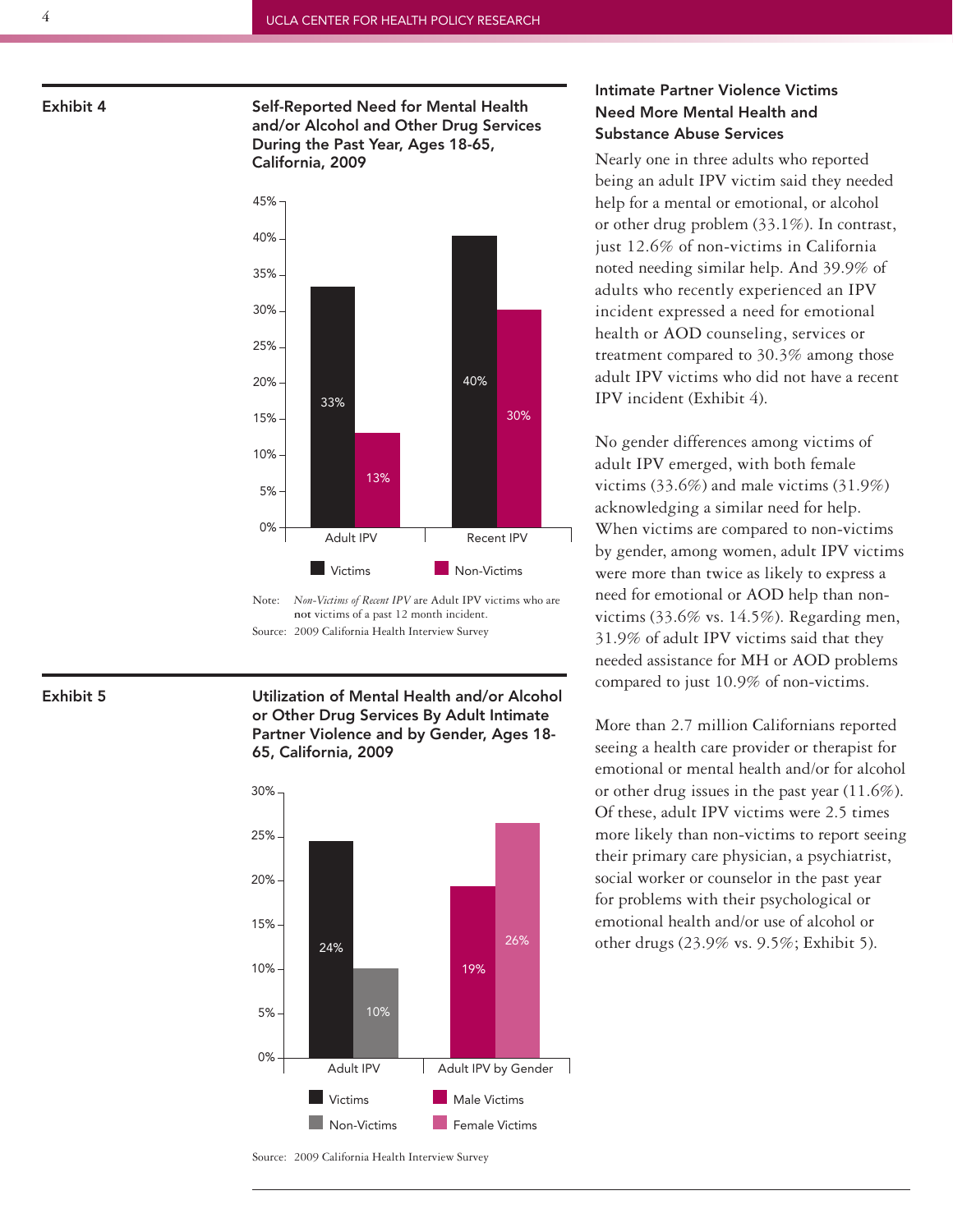Female victims of adult IPV were more likely than male victims to report visiting a general practitioner, mental health or AOD professional for counseling or treatment in the past year (26.2% vs. 18.7%). Female victims of adult IPV were also more than twice as likely to report mental health or AOD visits during the past year (26.2%) compared to female non-victims (11.4%). The male pattern was similar: 18.7% of male adult IPV victims had such visits compared with only 7.9% of non-victims (Exhibit 5).

#### Discussion and Policy Implications

In 2009, over 3.5 million Californians said they were adult IPV victims and of those, over half a million reported experiencing symptoms associated with serious psychological distress. While it is understandable that recent IPV incidents would have a strong association with feelings of poorer emotional health, what seems notable from these findings is that Californians who have been victimized by an intimate partner—often years earlier—reported past year symptoms of SPD at higher rates than those never exposed to IPV. Although SPD is due to multiple causes, it appears likely that harboring emotional feelings from long-past IPV victimization may be influential. IPV victims are also more likely to express a need for mental health or AOD services at significantly higher levels than non-victims. Similarly, victims of adult IPV are visiting primary care doctors, social workers and other counselors for emotional health, alcohol or other drug problems at often twice the rate as non-victims of adult IPV.

These findings also reveal strong connections between IPV and substance use. Victims report high levels of partner AOD involvement during the most recent incident. Women are more likely to report that their partners were using alcohol or other drugs during the most recent incident compared to men. In the aftermath of violence, some victims may turn to alcohol, perhaps as self-medication to cope with or mask their pain.

The associated risk factors identified in this brief appear to have the greatest impact on women. While male victims suffer much of the same trauma and may seek out similar coping strategies as females, the sheer number of female Californians affected is noteworthy.

Several policy changes and interventions can help protect and aid in the healing of adults subjected to IPV. There continues to be a critical need for additional mental health, substance use and domestic violence services. According to the Substance Abuse and Mental Health Services Administration, national spending on mental health and substance abuse account for a decreasing share of health care spending.9 Despite passage of a national mental health parity law, a recent survey indicates that only 10% of Americans have heard of the law and almost half do not know if their insurance would cover mental health services (45%).<sup>10</sup> And although the California budget was recently passed, additional mental health, AOD and domestic violence program cuts are still possible if future revenues do not materialize.

 $\begin{array}{c} \n\bullet \uparrow \quad \text{and} \quad \text{for} \quad \text{and} \quad \text{for} \quad \text{and} \quad \text{for} \quad \text{and} \quad \text{for} \quad \text{and} \quad \text{for} \quad \text{for} \quad \text{for} \quad \text{for} \quad \text{for} \quad \text{for} \quad \text{for} \quad \text{for} \quad \text{for} \quad \text{for} \quad \text{for} \quad \text{for} \quad \text{for} \quad \text{for} \quad \text{for} \quad \text{for} \quad \text{for} \quad \text{for} \quad \text{for} \quad \text{for} \quad \$ *There is a critical need for additional mental health, substance use and domestic violence services.* **''**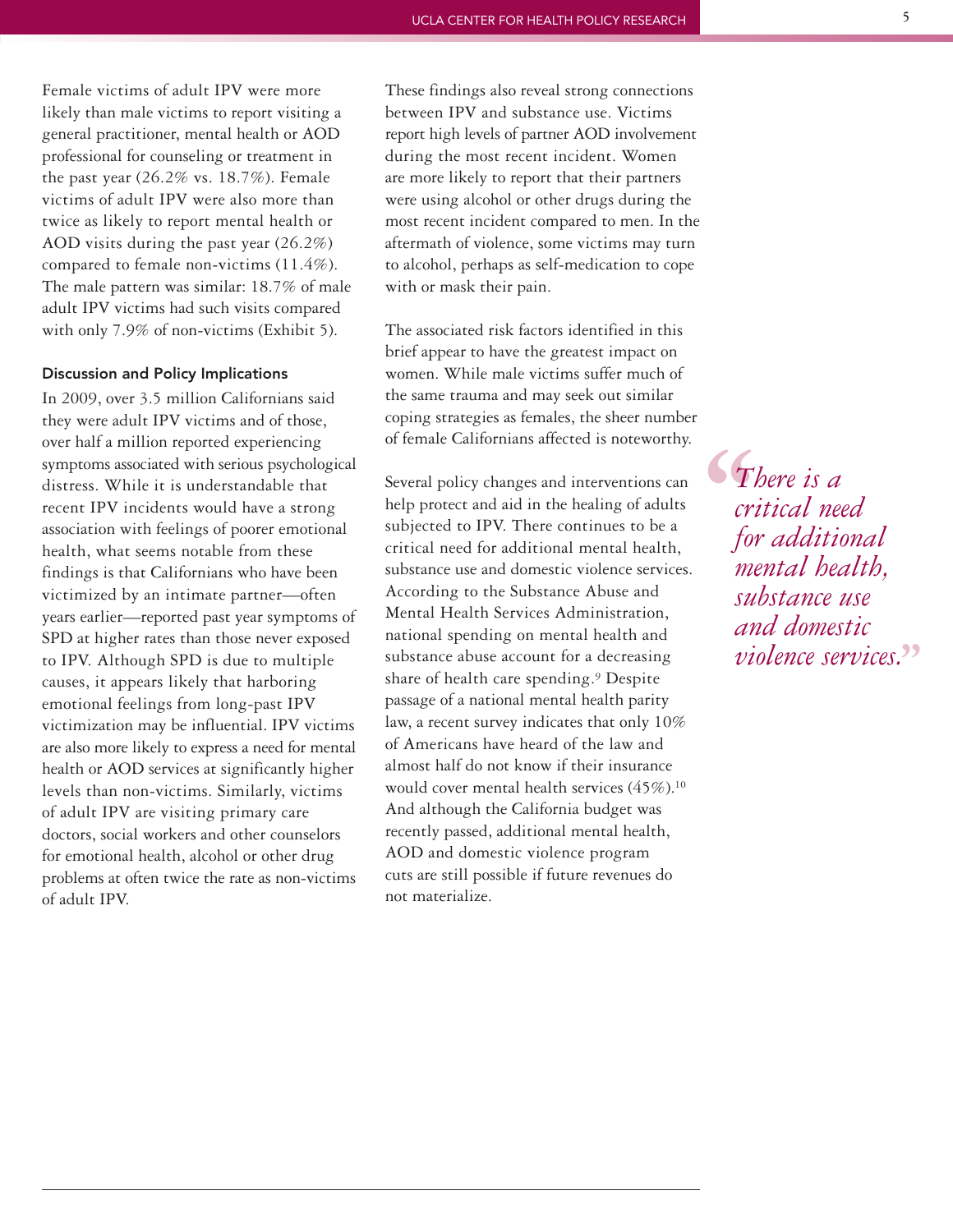**Sc**<br>
IP<br>
em<br>
bec *Screening for IPV, for emotional health, and for substance use problems should be expanded, standardized and made routine.* **''**

Health screening for IPV, for emotional health, and for substance use problems among patients/clients, regardless of gender, should be expanded, standardized and made routine.11 Medical doctors and other health care providers can be proactive by screening and referring IPV victims with emotional health and AOD problems to appropriate services. Mental health and substance abuse counselors should also initiate IPV screening and, if needed, referrals for counseling, shelters and legal advice. Counselors of IPV victims need to routinely screen for mental health and AOD concerns among victims.

Finally, public health messages about the links between IPV, mental health and substance abuse can raise awareness and foster outreach to those who may need medical, IPV, AOD and mental health services.

#### Data Source

This policy brief reports data from the 2009 California Health Interview Survey (CHIS 2009). All statements that compare rates for one group with those of another group reflect statistically significant differences (p<0.05). For more information on CHIS, please visit *www.chis.ucla.edu.*

#### Author Information

Elaine Zahnd, PhD, is a senior research scientist at the Public Health Institute, Oakland, California, and staff to CHIS. May Aydin, PhD, is the CHIS research and survey support manager at the UCLA Center for Health Policy Research. David Grant, PhD, is the CHIS director at the UCLA Center for Health Policy Research. Sue Holtby, MPH, is a program director at the Public Health Institute, Oakland, California, and staff to CHIS.

#### Acknowledgements

The authors would like to thank Gwen Driscoll, Leanne Streja, Melanie Levy and Celeste Maglan for their assistance; and Amanda Noble and Madhabika Nayak for their reviews and valuable comments.

#### Funder Information

The Blue Shield of California Foundation funded the research and development of this policy brief.

#### Suggested Citation

Zahnd E, Aydin M, Grant D and Holtby S. *The Link Between Intimate Partner Violence, Substance Abuse and Mental Health in California*. Los Angeles, CA: UCLA Center for Health Policy Research, 2011.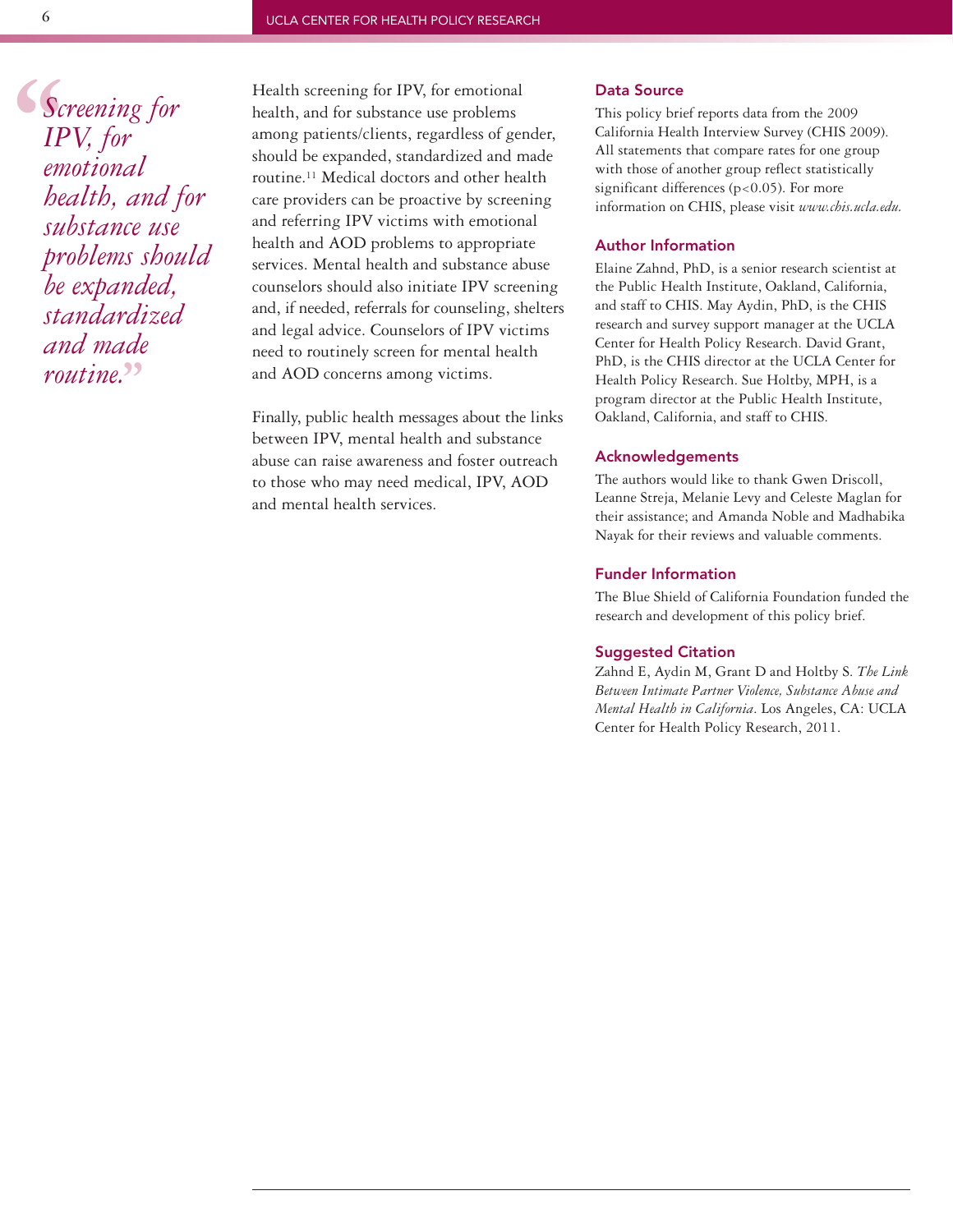#### Endnotes

- 1 *Adult IPV* is defined as any physical and/or sexual IPV since age 18. Adapted for CHIS 2009 from the modified Conflict Tactics Scale (CTS), IPV physical incidents are defined as *"being hit, slapped, pushed, kicked, or physically hurt in any way by any current or former husband, wife, boyfriend, girlfriend, or someone that the adult lived with or dated since the adult turned 18 years old."* IPV sexual incidents are defined as *"being forced by a current or past intimate partner into unwanted sexual intercourse, oral or anal sex, or sex with an object by force or threats of harm since the adult was 18 years old."* Straus MA, Hamby SL, Boney-McCoy S, and Sugerman DB. The Revised Conflict Tactics Scales (CTS2): Development and Preliminary Psychometric Data. *Journal of Family Issues*, 1996: 17(3): 283-316.
- 2 *Recent IPV* (defined as occurring in the past 12 months) questions ask: *"During the past 12 months did an intimate partner: a) throw something at you that could hurt you?; b) push, grab or slap you?; c) kick, bite, hit, choke, or beat you up?; d) threaten you with or use a gun, knife or other weapon on you?; e) physically force you to have unwanted sex?"* Straus MA, et al., Ibid. 1996.
- 3 Racial/ethnic 2009 IPV findings mirror the CHIS 2007 pattern. In 2009, American Indian/Alaska Natives (28.1%), African Americans (19.4%) and Whites (17.8%) were significantly more likely to report adult IPV than were Latinos (12.6%) or Asians (6.5%). Due to small sample sizes, the Native Hawaiian/Pacific Islanders' rate was too unstable to report. Zahnd EG, Grant D, Aydin M, Chia YJ and Padilla-Frausto DI. *Nearly Four Million California Adults Are Victims of Intimate Partner Violence*. Los Angeles, CA: UCLA Center for Health Policy Research, 2010.
- 4 Campbell JC and Lewandowski LA. Mental and Physical Health Effects of Intimate Partner Violence on Women and Children. *Psychiatric Clinics of North America*. 1997:20-353-74; Sullivan TP and Holt LJ. PTSD symptom clusters are differentially related to substance use among community women exposed to intimate partner violence. *Journal of Traumatic Stress* 2008 Apr; Vol.21 (2):173-180.
- 5 In CHIS 2007, victims were asked if they had talked to anyone about what happened to them during the most recent IPV incident. Only over half (56.6%) said they talked to someone about their trauma. While women were more likely to discuss the incident compared to men, over one-third of female victims and over one-half of male victims did not disclose the incident to anyone. Zahnd EG et al., *Ibid*. p. 8, 2010. This question was not in CHIS 2009 due to space and time constraints.
- 6 Various barriers to disclosing IPV have been cited in the literature, including emotional trauma, shame, fear of retaliation, concern about partner harm to one's children, the threat of child loss to Child Protective Services, partner-enforced isolation, and reluctance to discuss IPV unless directly asked by one's doctor. Health provider barriers to IPV screening (e.g. limited training, lack of knowledge of IPV protocols or where to refer victims) may also hamper patient disclosure. *Parenting in the Context of Domestic Violence*. Judicial Council of California/Administrative Office of the Courts: March 2003:1-45; Rodriguez MA, Sheldon WR, Bauer HM, Perez-Stable EJ. The factors associated with disclosure of intimate partner violence to clinicians. *Journal of Family Practice*. 2001:50:338-44; Walker LE. *The Battered Woman Syndrome*. 1984: New York: Springer.
- 7 Thompson MP and Kingree JB. The roles of victim and perpetrator alcohol use in intimate partner violence outcomes. *Journal of Interpersonal Violence* 2006: 21(2):163- 177; Caetano R, Schafer J and Cunradi CB. Alcohol-Related Intimate Partner Violence among Whites, Blacks and Hispanics. *Alcohol Research and Health* 2001: 25(1):58-65; Zahnd E, Klein D and Needell B. Substance Use and Issues of Violence among Low-Income, Pregnant Women: The California Perinatal Needs Assessment. *Journal of Drug Issues* 1997: 27(3), 563-584.
- 8 Serious psychological distress (SPD) is measured by the Kessler 6 scale; the scale's cutoff point of 13 or more is the optimal level for assessing the prevalence of SPD in the adult national population. Kessler RC, Barker PR, Colpe LJ, Epstein JF, Gfroerer JC, Hiripi E, Howes MJ, Normand S-LT, Manderscheid RW, Walters EE, Zaslavsky AM. Screening for Serious Mental Illness in the General Population. *Archives of General Psychiatry* Feb. 2003, 60(2):184-189.
- 9 National Expenditures for Mental Health Services and Substance Abuse Treatment: Changes in U.S. Spending on Mental Health and Substance Abuse Treatment, 1986- 2005, and Implications for Policy. *Health Affairs*, Feb. 2011, available at *http://www.samhsa.gov*.
- 10 "Your Mental Health: A Survey of Americans' Understanding of the Mental Health Parity Law," American Psychological Association Interactive Jan. 2011 (PDF), available at *http://www.apa.org/news/press/releases/parity-law.pdf*.
- 11 The Department of Health and Human Services recently released guidelines that will require new health insurance plans to cover women's preventive services, including domestic violence screening, without charging co-pays, however screening males for IPV risk is not included. *http://www.hhs.gov/news/press/2011pres/08/20110801b.html.*



This publication contains data from the California Health Interview Survey (CHIS), the nation's largest state health survey. Conducted by the UCLA Center for Health Policy Research, CHIS data give a detailed picture of the health and health care needs of California's large and diverse population. Learn more at: *www.chis.ucla.edu*